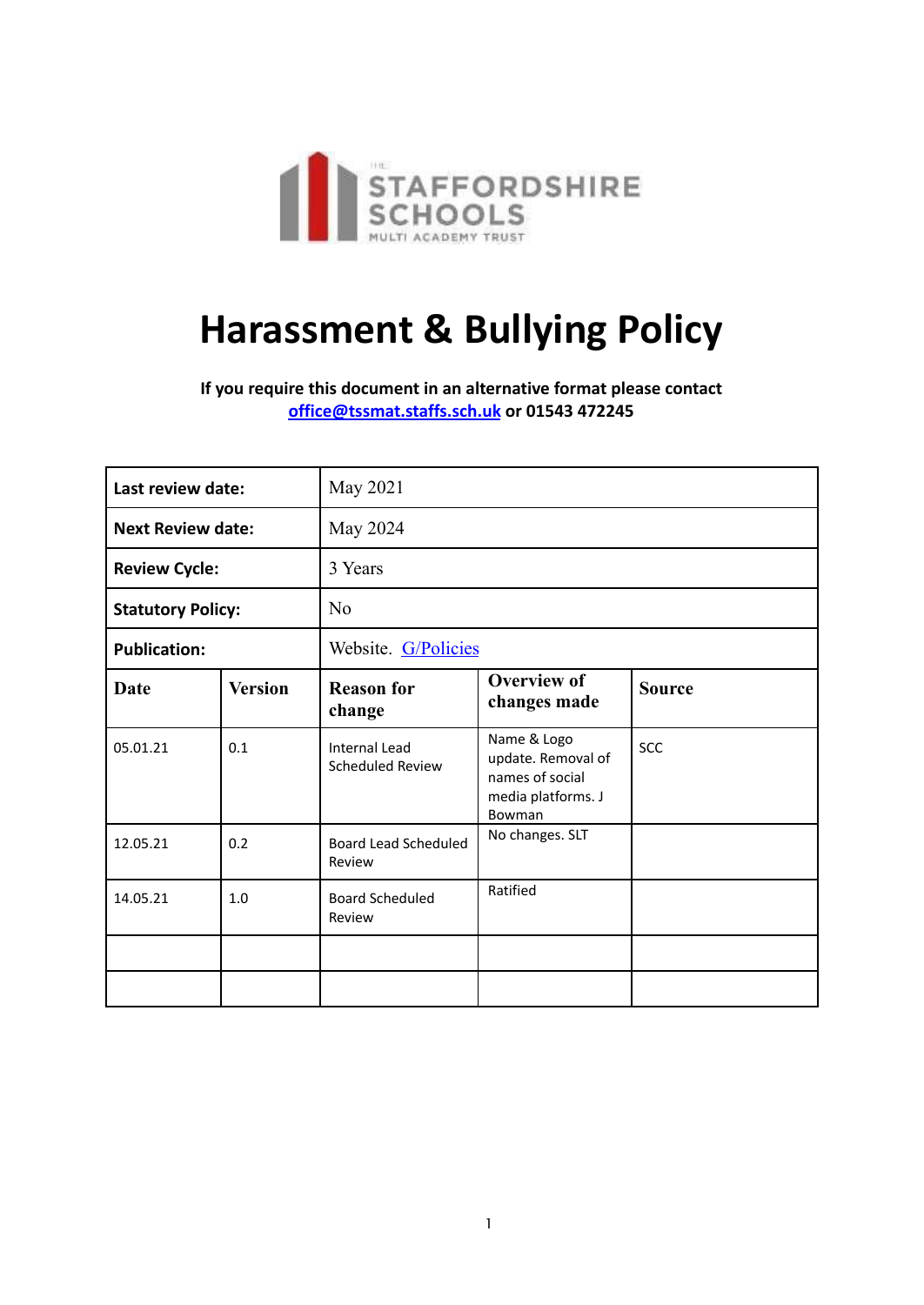# **Harassment and Bullying Policy**

The aim of this policy is to ensure that all colleagues are treated with dignity and respect and that the working environment is one free from bullying or harassment. It provides a mechanism for colleagues to challenge any unwanted treatment, behaviour or conduct. All colleagues are expected to treat fellow colleagues, visitors, customers and suppliers with respect and to adhere to this policy.

Any reference to 'the employer' refers to The Staffordshire Schools Multi Academy Trust. This policy applies to employees, referred to in this policy as colleagues.

The policy applies to all colleagues, regardless of length of service, but does not form part of the contract of employment and may be amended from time to time and in consultation with the recognised trade unions.

This policy applies not only to treatment, behaviour or conduct in the workplace but outside the workplace e.g. business trips, training courses, work related social activities as well as comments made via social media such as facebook etc.

# **1. General Principles**

- 1.1 The employer will not tolerate harassment or bullying and will ensure that management at every level understands this. All allegations of harassment or bullying will be taken seriously and dealt with promptly and confidentially. It is the responsibility of management<sup>1</sup> to ensure that all colleagues understand the policy, that it is adhered to and to deal with behaviours that are in breach of this policy. Where it is found that harassment or bullying has occurred, the appropriate action will be taken which could include dismissal for gross misconduct.
- 1.2 Colleagues who make a complaint of harassment or bullying or support a colleague in making a complaint in good faith, will not suffer any less favourable treatment, retaliation or victimisation. Any colleague who feels that they have suffered such treatment should raise this with their line manager, their line manager's manager or the HR Partner. Allegations of retaliation or victimisation will be dealt with under the disciplinary procedure and may be treated as gross misconduct and may result in dismissal, whether or not the harassment or bullying complaint was upheld.
- 1.3 Even where a formal complaint has not been made by the colleague, management are required to and will investigate and deal with any treatment, behaviour or conduct which is contrary to this policy, such as inappropriate banter, aggressive attitudes or insensitive jokes.

<sup>&</sup>lt;sup>1</sup> This includes Directors and Members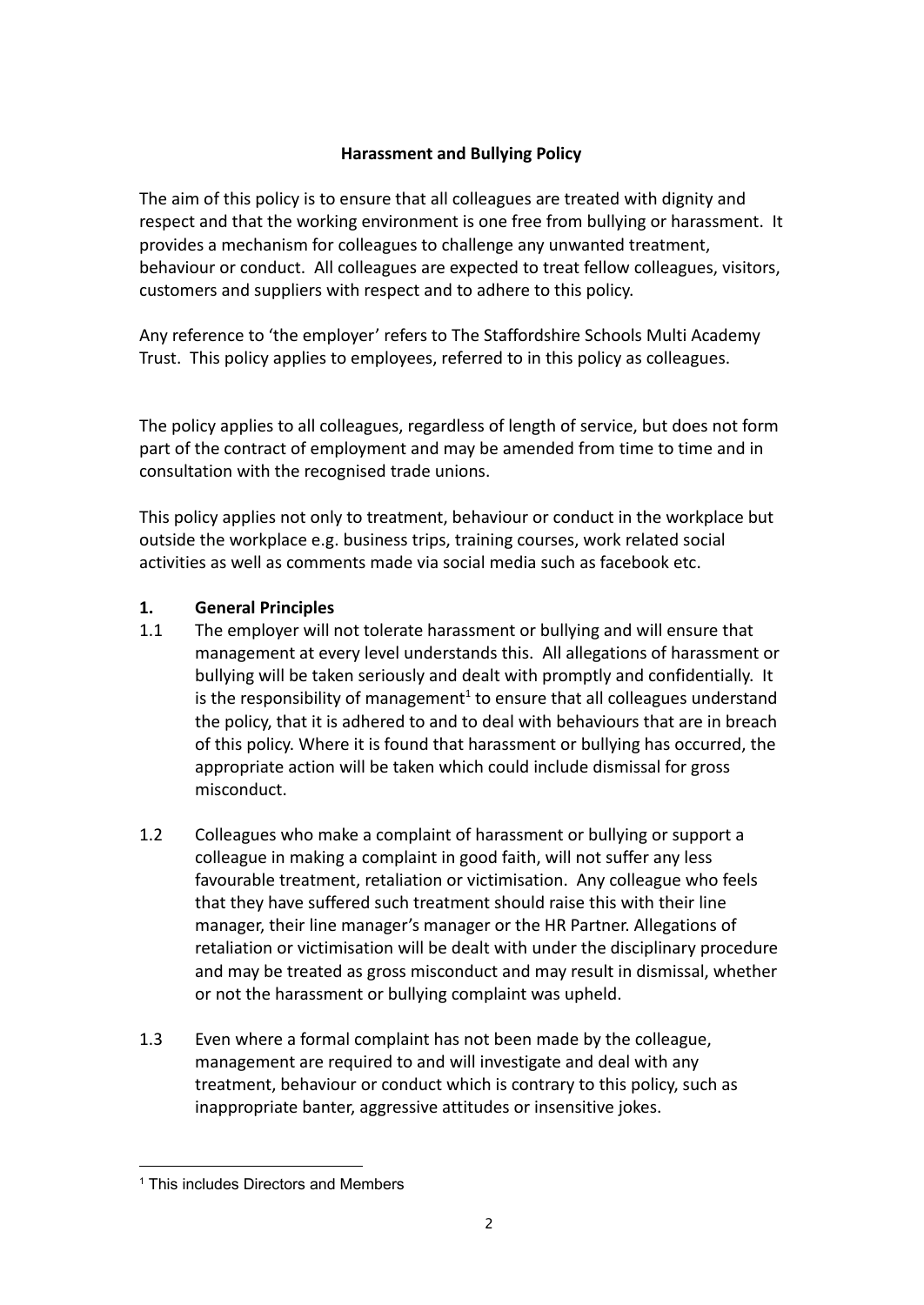We are committed to equality and diversity and will make reasonable adjustments to the application of this policy in line with our equal opportunities commitment.

## **2. Behaviour that may amount to Bullying or Harassment**

- 2.1 Bullying or harassment is used to describe the unwanted treatment, behaviour or conduct of one person by another or others which has the effect of violating that person's dignity or creating an intimidating, hostile, degrading, humiliating or offensive environment for that person. It does not have to be a series of events; a single incident may amount to bullying or harassment.
- 2.2 Bullying or harassment may be by an individual against an individual (perhaps by someone in a position of authority such as a manager or supervisor) or involve groups of people. It may be obvious or it may be insidious. Whatever format it takes, it is unwarranted and unwelcome to the individual.
- 2.3 Bullying or harassment may include conduct which is related to sex, age, sexual orientation, race, colour, nationality, ethnic or national origin, disability, gender reassignment, marital or civil partnership status, pregnancy or maternity, religion or belief, membership of a trade unions or taking part in the activities of a trade union but conduct can amount to bullying or harassment without it relating to any of these categories.
- 2.4 Colleagues are able to complain of behaviour, treatment or conduct that they find offensive even if it is not directed at them and they do not have the relevant characteristic themselves.
- 2.5 The following is a list of examples of behaviour that may be bullying or harassment:
	- Offensive, abusive or intimidating comments, insensitive jokes or pranks, derogative or stereotypical remarks, including on social media
	- Displaying or distributing pornographic material, abusive literature or graffiti or other material that some people may find offensive
	- Deliberately excluding someone from conversations or work activities
	- Unwelcome sexual advances or suggestive behaviour
	- Unwanted physical conduct including touching, pinching, grabbing
	- Ridiculing, humiliating or belittling someone
	- Inappropriate remarks about someone's performance.
	- Overbearing supervision or other misuse of power or position
	- Making threats or comments about job security without foundation
	- Deliberately undermining a competent worker by overloading and constant criticism
	- Copying memos that are critical about someone to others who do not need to know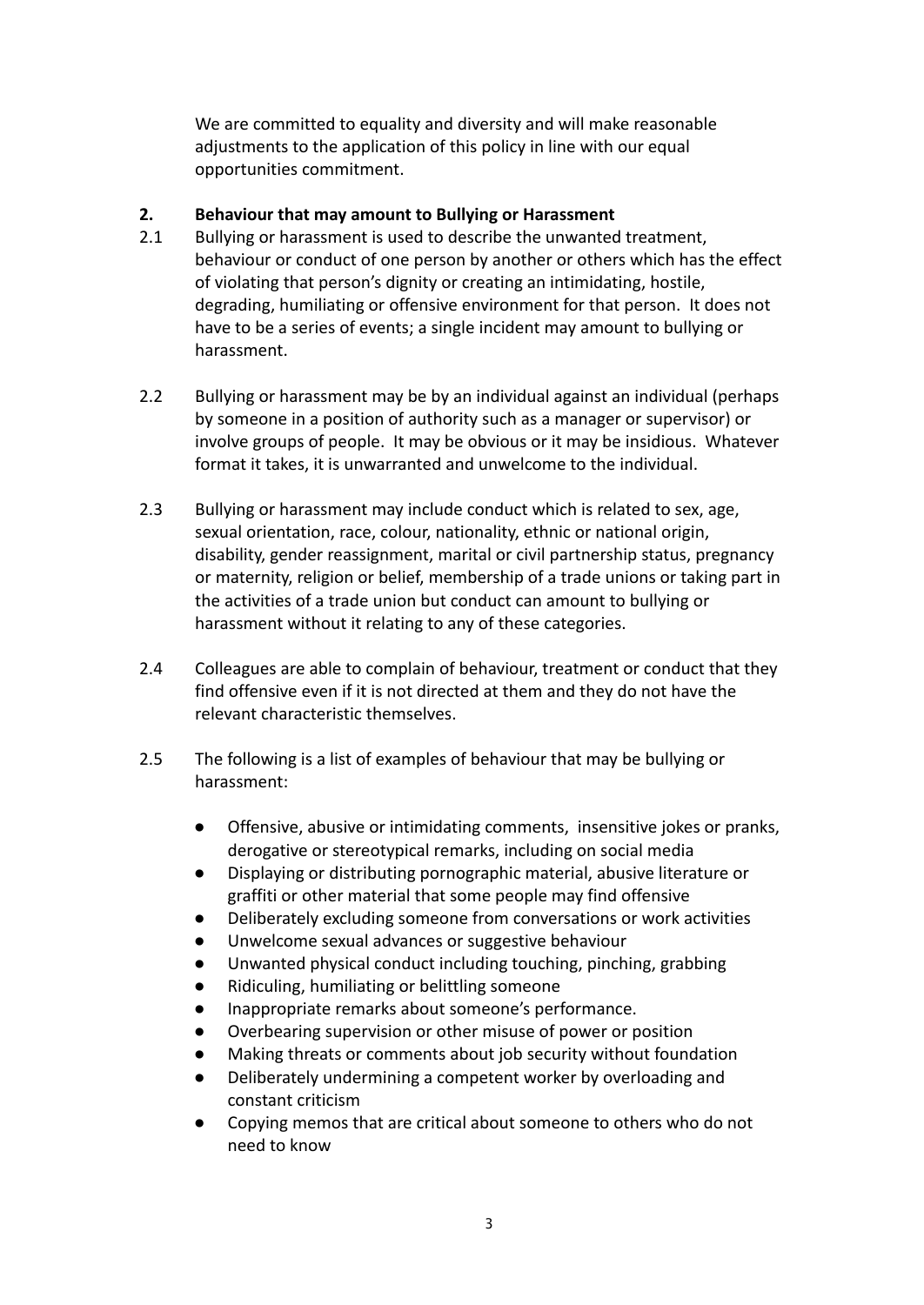- Spreading malicious rumours or insulting someone by word or behaviour (particularly on the grounds of protected characteristics)
- Preventing colleagues progressing by intentionally blocking promotion or training opportunities.
- The use of social networking sites to bully or harass others.
- 2.6 The list is not exhaustive. What one colleague finds acceptable, another may not and therefore all colleagues ought to ensure that they treat one another with respect. Also, it is not necessary that the treatment, behaviour or conduct in question was directed at the colleague, harassment or bullying can include behaviour which creates an intimidating and offensive environment for the colleague and anyone else who may witness that behaviour.
- 2.7 Where, following an investigation, it has been determined that a colleague has been subject to legitimate, constructive and reasonable criticism of their performance or conduct, this will not amount to bullying or harassment.

# **3. Complaints against Third Parties**

3.1 Sometimes the allegation of bullying or harassment may be against someone you come across as part of their work e.g. a customer, supplier or visitor. In this case the complaint should be made to your line manager who will then discuss with you how best to deal with the situation. Where your line manager in unavailable e.g. due to sickness or holiday, you should raise your concern with your line manager's manager.

# **4. Procedure**

- 4.1 If you believe that you have been subjected to treatment, behaviour or conduct which is contrary to the Harassment and Bullying Policy, you can raise a complaint either informally or formally. The procedure that you need to follow to raise your complaint is set out in the Grievance Policy and Procedure.
- 4.2 The grievance policy and procedure also explains about mediation, which is another potential way to resolve your complaints.
- 4.3 If you require further help, advice or assistance about how to deal with a complaint of bullying or harassment you should speak to your manager, trade union representative or human resources. Where the employer is investigating harassment or bullying complaint, the employer may suspend the alleged harasser/bully on full pay or arrange other temporary working arrangements or look at transferring the alleged harasser/bully to another work area. This will depend on the nature and potential seriousness of the allegations.

### **5. Mediation Service**